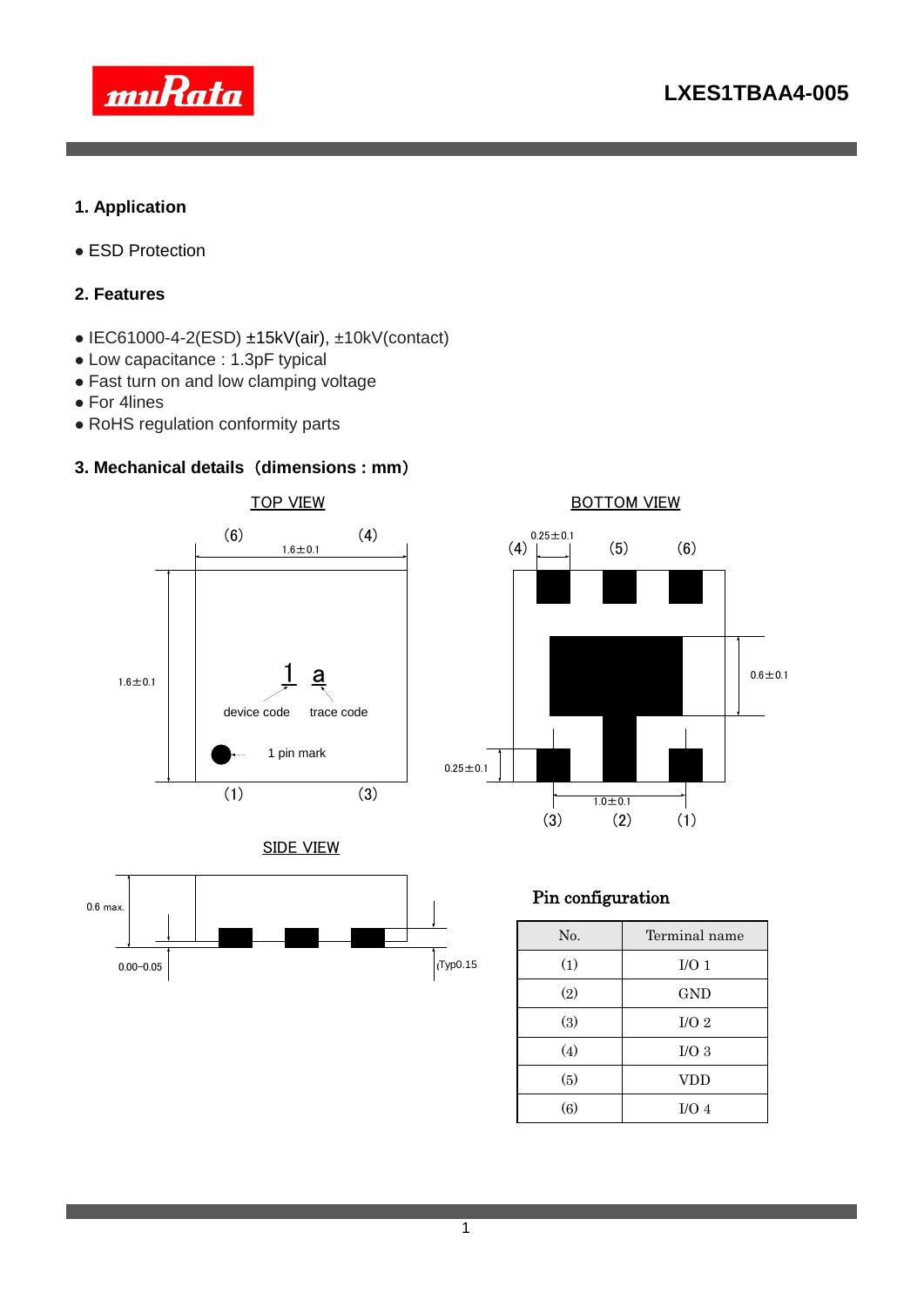

# **4. Schematic**



# **5. Maximum Ratings**

| Rating                            | <b>Symbol</b>                              | Value           | <b>Units</b> |  |
|-----------------------------------|--------------------------------------------|-----------------|--------------|--|
| Operating voltage(VDD-GND)        | $\rm V_{DC}$                               | 5.5             | V            |  |
| ESD per IEC 61000-4-2 (air)       |                                            | ±15             | kV           |  |
| ESD per IEC 61000-4-2 (contact)   | $\mathsf{V}_{\mathsf{ESD}}$                | ±10             |              |  |
| <b>Lead Soldering Temperature</b> | 260(10sec.)<br>$\mathsf{T}_{\mathsf{SOL}}$ |                 | °C           |  |
| <b>Operating Temperature</b>      | $-40$ to $+85$<br>Тор                      |                 | °C           |  |
| Storage Temperature               | $\mathsf{T}_{\text{STO}}$                  | $-40$ to $+125$ | °C           |  |

# **6. Electrical characteristics (T=25 <sup>o</sup>C)**

| <b>Parameter</b>   | <b>Symbol</b>     | <b>Conditions</b>                                     | Min | <b>Typ</b> | <b>Max</b> | Units |
|--------------------|-------------------|-------------------------------------------------------|-----|------------|------------|-------|
| Leakage Current    | <sup>I</sup> Leak | $V_{pin5} = 5V$ , $V_{pin2} = 0V$ , $V_{CH} = 0.5V$   |     |            |            |       |
| $(I/O\text{-}GND)$ |                   |                                                       |     |            |            | μA    |
| Breakdown Voltage  | V <sub>BV</sub>   | $I_{\rm BV} = 1 \text{mA}$                            | 6   |            | 9          |       |
| Capacitance        | $C_{\text{IN}}$   | $V_{pin5} = 5V$ , $V_{pin2} = 0V$ , $V_{IN} = 2.5V$ , |     | 1.3        |            | pF    |
| $(I/O\text{-}GND)$ |                   | $f = 1MHz$                                            |     |            |            |       |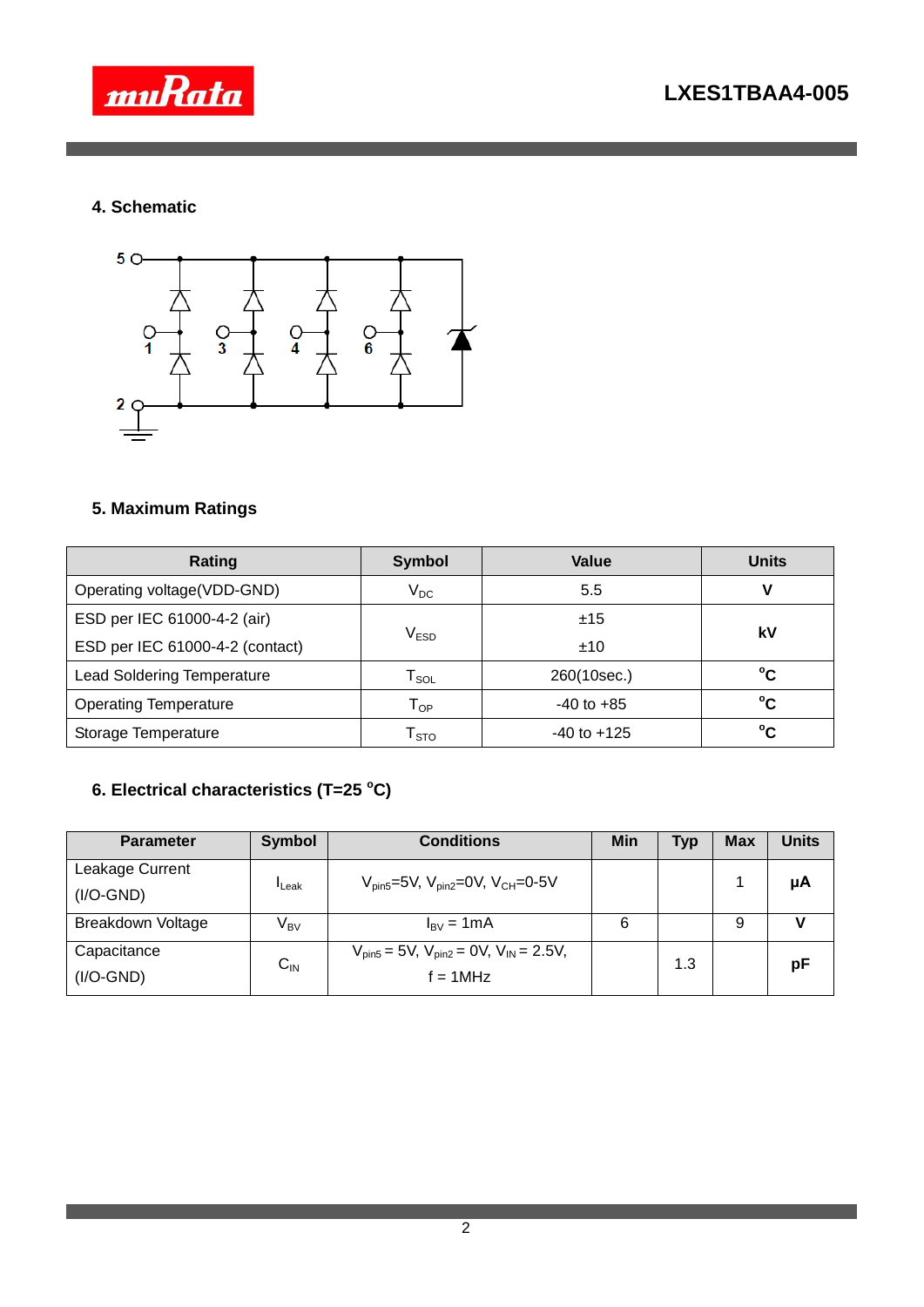



## **7. Typical Characteristics**



ESD Waveform(IEC61000-4-2:8kV Contact)

## **8. Soldering Footprint** (**dimensions : mm**)



Notes : this land layout is for reference purpose only.